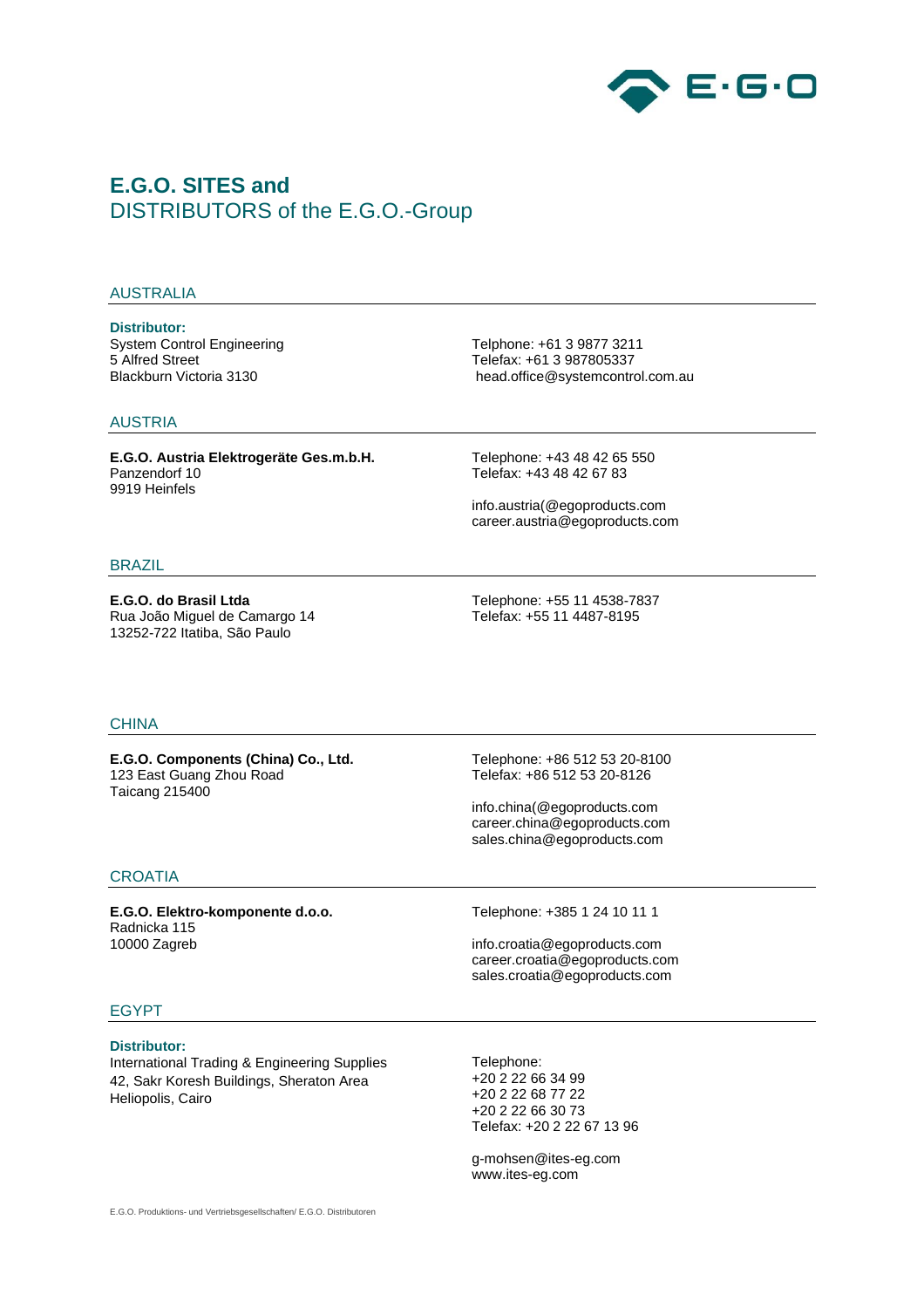**Distributor:** Nedis AB Skapvägen 6 55111 Joenkoeping

## FRANCE

**E.G.O. Elektro Geräte AG** Etablissement Français 1, rue Wangari Maathai 57140 Norroy-Le-Veneur

**Distributor:**

P.H.T. New Co 77 rue de Metz 57140 Saulny

#### **GERMANY**

#### **E.G.O. Produktion GmbH & Co. KG** Blanc-und-Fischer-Platz 1-3 75038 Oberderdingen

Postal adress: P.O. Box 1180 75032 Oberderdingen

### **E.G.O. Elektro-Geräte AG,**

**Zweigniederlassung Vertrieb, Deutschland** Blanc-und-Fischer-Platz 1-3 75038 Oberderdingen

Postal adress: P.O. Box 1180 75032 Oberderdingen

#### **E.G.O. Elektro-Gerätebau GmbH**

Blanc-und-Fischer-Platz 1-3 75038 Oberderdingen

Postal adress: P.O. Box 1180 75032 Oberderdingen Telefon: +46 36 13 93 50 Telefax: +46 36 13 57 55 kundtjanst@nedis.se www.nedis.se

Telephone: +33 3 87 31 31 54 Telefax: +33 3 87 30 05 59

info.france@egoproducts.com career.france@egoproducts.com sales.france@egoproducts.com

Telephone: +33 3 87 31 33 21 Telefax: +33 3 87 31 33 01 pht@pht.fr

Telephone: +49 70 45 45 0 Telefax: +49 70 45 45 67 87 0

info.germany@egoproducts.com sales.germany@egoproducts.com

Telephone: +49 70 45 45 0 Telefax: +49 70 45 45 67 87 0

info.germany@egoproducts.com sales.germany@egoproducts.com

Telephone: +49 70 45 45 0 Telefax: +49 70 45 45 67 87 0

info.germany@egoproducts.com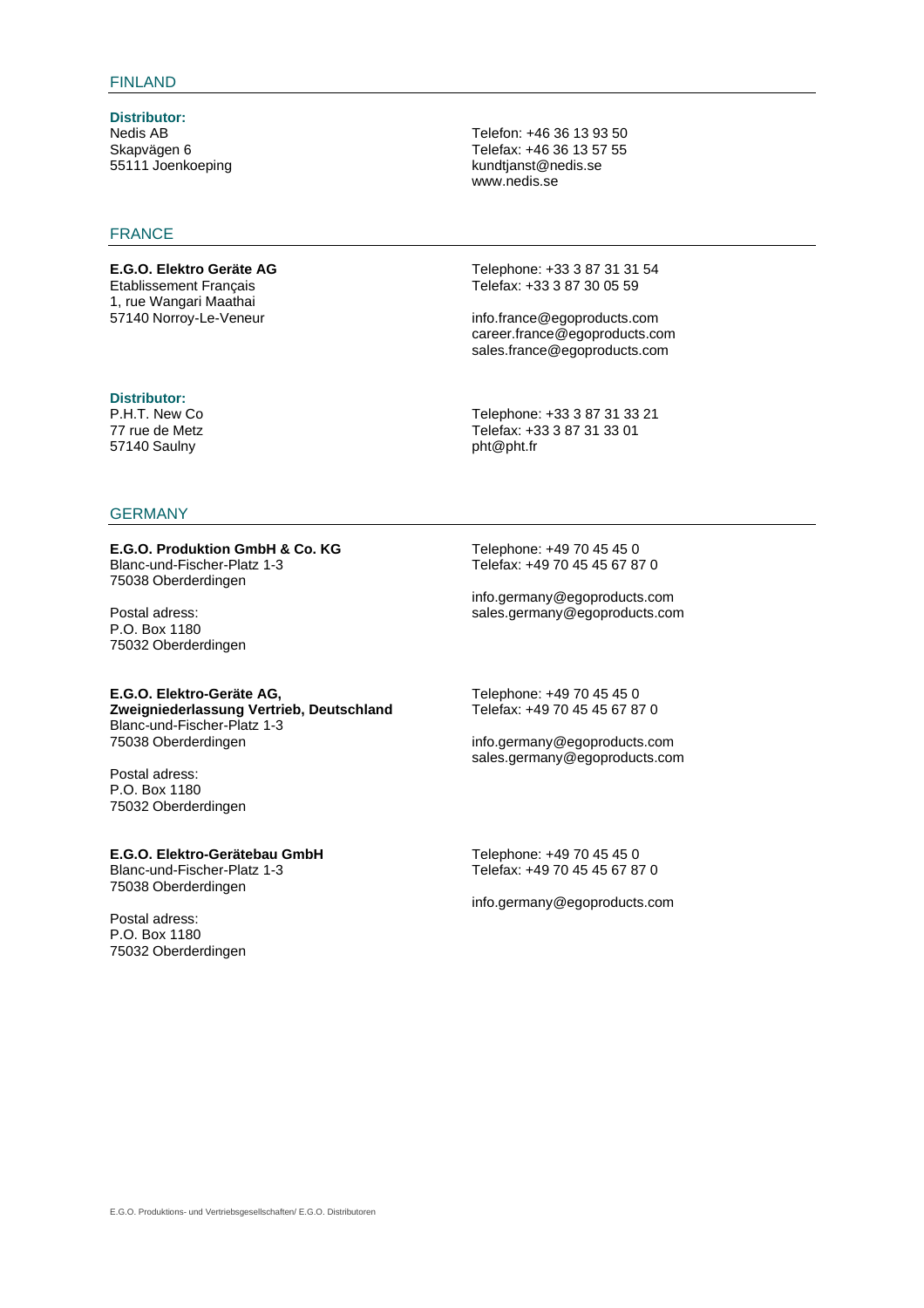#### **Distributors:**

Grundmann (Gebiet 1) Heiz- und Regelelemente GmbH Wilhelm-Beckmann-Str.6 45307 Essen

Thomas Laur (Gebiet 2) Erkelenzdamm 59–61 10999 Berlin

Seibert Vertriebs-GmbH (Gebiet 3) Lugwaldstr. 17 75417 Mühlacker

Telephone: +49 201 894040 Telefax: +49 201 8940455 info@grundmann-gmbh.com

Telephone: +49 30 61 61 96 6 Telefax: +49 30 61 61 96 8 laur-berlin@t-online.de

Telephone: +49 7041 80 89 80 Telefax: +49 7041 80 89 815 ego@seibert-gmbh.de



## GREAT BRITAIN (also responsible for Ireland, Finland, Norway, Sweden, Denmark, Baltic States)

#### **E.G.O. United Kingdom Limited** Unit 4, Caddick Road,

Knowsley Business Park Prescot, Merseyside L34 9HP

Telephonen: +44 151 54 91 16 6 Telefax: +44 151 54 91 12 4

info.unitedkingdom@egoproducts.com career.unitedkingdom@egoproducts.com

E.G.O. Produktions- und Vertriebsgesellschaften/ E.G.O. Distributoren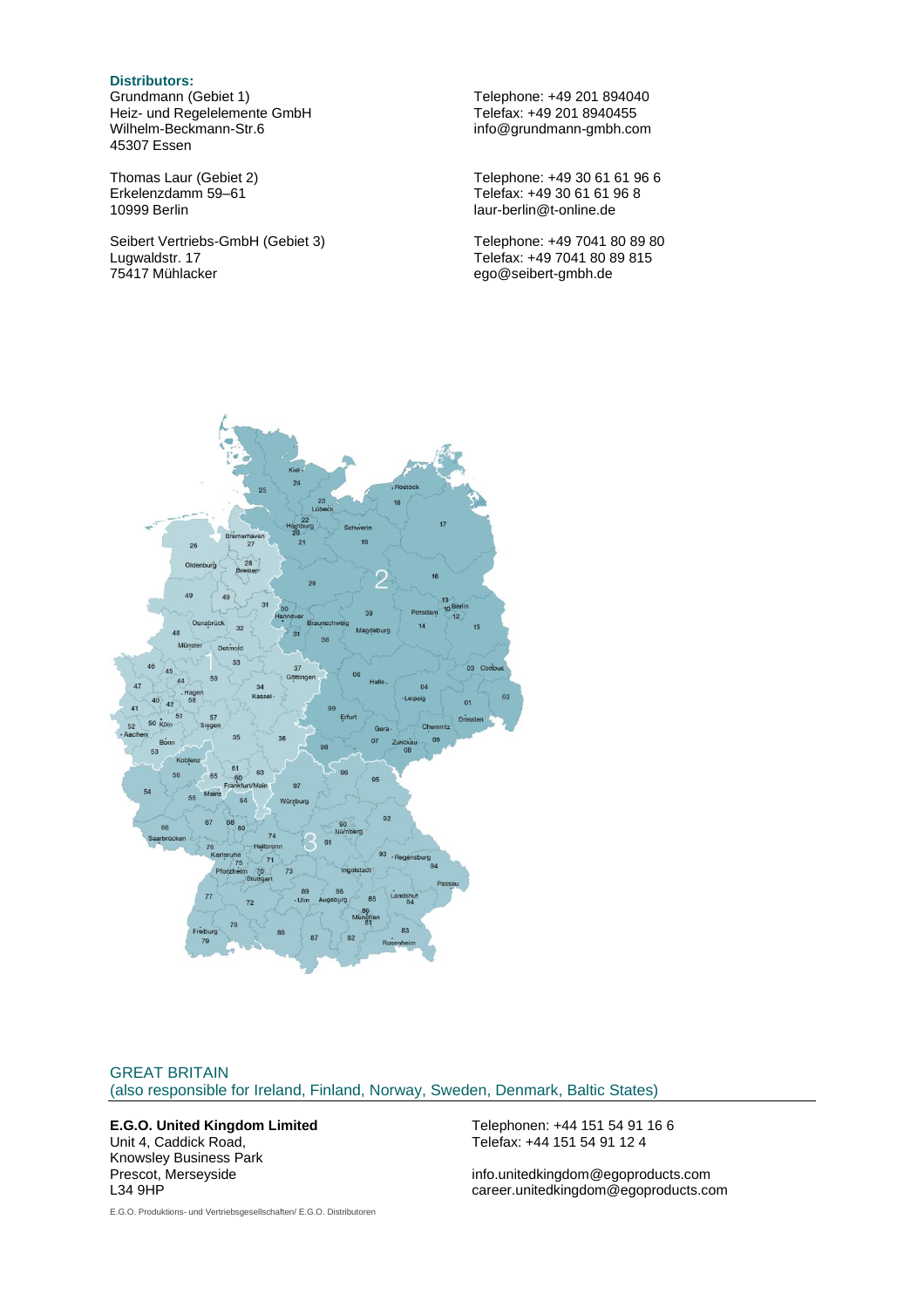## **Distributor:**

CDR Technical Services Limited Aintree Racecourse Business Park Ormskirk Road L9 5AL Aintree

## **GREECE**

**Distributor:** Elektro Trade Ltd. Dekeleias 202 136 77 ACHARNES-ATTIKIS Telefon: +44 151 524 24 04 Telefax: +44 151 524 24 02 sales@cdrtechnical.co.uk www.cdrtechnical.co.uk

Telephone: +30 210 6626741 & 2 Telefax: +30 210/6624512 [egogr@otenet.gr](mailto:egogr@otenet.gr)

#### HONG KONG

**Distributor:**

Fairway Trading Company 10A, Wah Hing Commercial Centre 383, Shanghai Street Kowloon

#### INDIA

#### **Distributor:** A. R. Heaters PVT. Ltd. PLOT NO-13 Panvel Industrial Co-op Estate, Panvel District-Raigad-410206 Maharastra, India

#### ISRAEL

**Distributor:** Jerusalem Parts Center – A. Avrahami, Ltd. HaSadna, 7 Talpiot, Jerusalem 9342047

ITALY

**E.G.O. Italia Srl** VIA DIRETTISSIMA DEL CONERO 29 60021 Camerano, Ancona

## **E.G.O. Elektro-Geräte AG**

Sede Secondaria Italiana Via Enrico Mattei, 21 28100 Novara

## **Distributor:**

E.G.O. Produktions- und Vertriebsgesellschaften/ E.G.O. Distributoren L.F. S.p.a. Via Voltri 80 47522 Cesena

Telephone: +91 22 2745 0188 reliableheaters@hotmail.com rheat@emirates.net.ae www.rheat.ae

Telephone: +852 23 32 04 39 Telefax: +972 (0)3 558 1357 egofe@biznetvigator.com

Telephone: +972 3 558 1326 Telefax: +972 3 558 1357 info@a-avrahami.co.il

Telephone: +39 071 73941 Telefax: +39 071 731929

info.italy@egoproducts.com career.italy@egoproducts.com

Telephone: +39 0 3 21 53 99 1 Telefax: +39 0 3 21 53 99 45

info.italy@egoproducts.com career.italy@egoproducts.com sales.italy@egoproducts.com

Telephone: +39 05 47 34 11 11 Telefax: +39 05 47 34 11 10 info@lfspareparts.com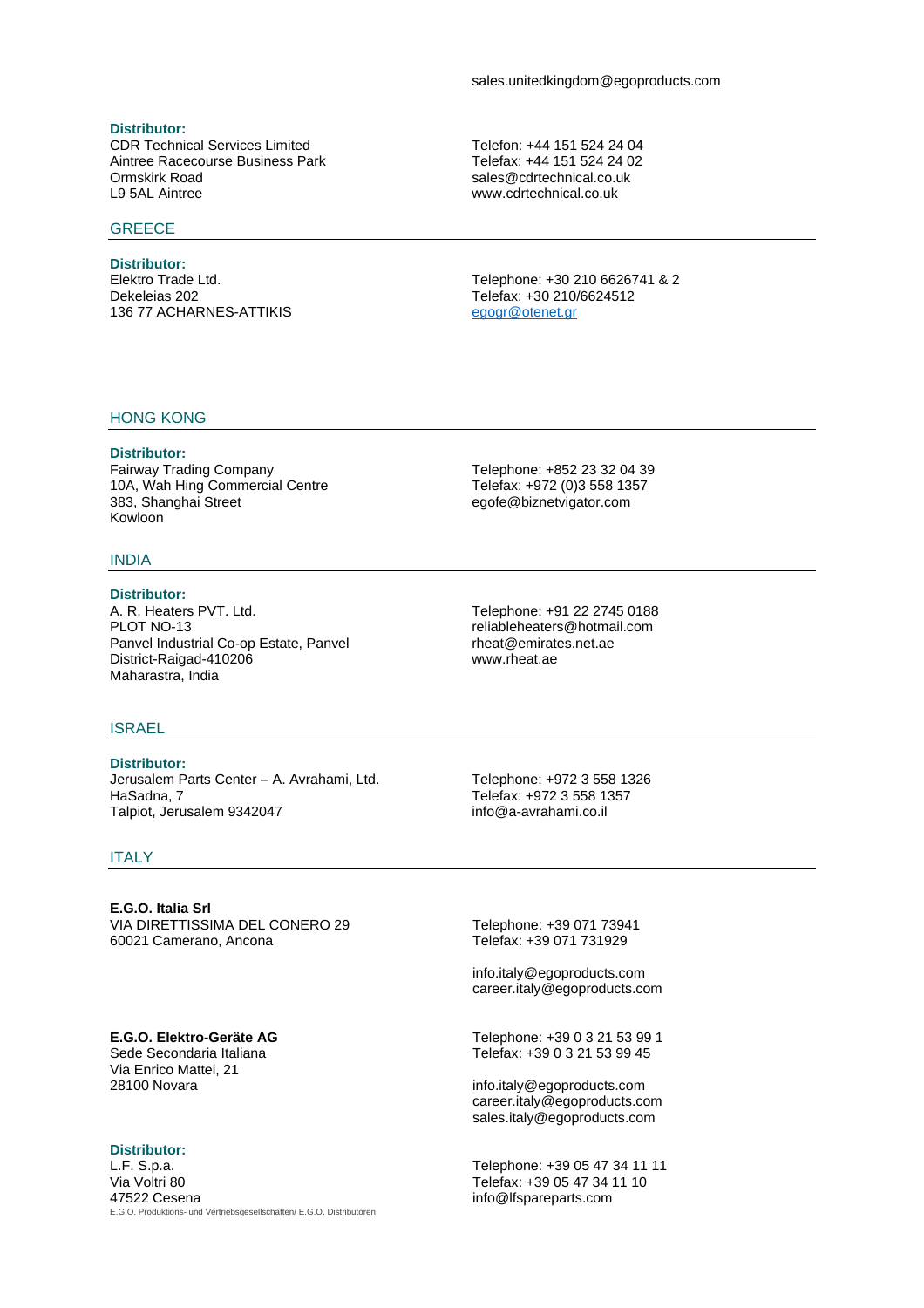#### JAPAN

**E.G.O. Nihon Co., Ltd.** Taiju Seimei Kobe Sannomiya Bldg. 4F, 119 Ito-machi, Chuo-ku 650-0032 Kobe

#### **Distributors:**

SHOEI Co., LTD. 13-3 Fukushima 6-chome Fukushima-ku, Osaka

YOAH KIKI CO., LTD. 30-24 Shimoigusa 4-chome Suginami-ku, Tokyo

Telephone: +81 78 335 8426 Telefax: +81 78 304 22 30

info.japan@egoproducts.com career.japan@egoproducts.com sales.japan@egoproducts.com

Telephone: +81 6 64 58 41 51 Telefax: +81 6 64 58 41 75 www.shoei-sec.co.jp

Telephone: +81 44 934 14 11 Telefax: +81 44 934 04 56 www.yaoh.co.jp

#### **MEXICO**

**E.G.O. Componentes Electrónicos, S.A. de C.V.** Calle Benito Juárez #125 Parque Industrial Querétaro Querétaro, Qro., C.P. 76220

Telephone: +52 442 153 44 00 Telefax: +52 442 153 44 22

info.egomexico@egoproducts.com career.egomexico@egoproducts.com sales.mexico@egoproducts.com

### NETHERLANDS

**Distributor:** Handelmij Vermolen B.V. Peppelenbos 19 6662 WB Elst

Telephone: +31 481 36 33 55 Telefax: +31 481 36 33 99 verkoop@vermolen-ego.nl www.vermolen-ego.nl

#### POLAND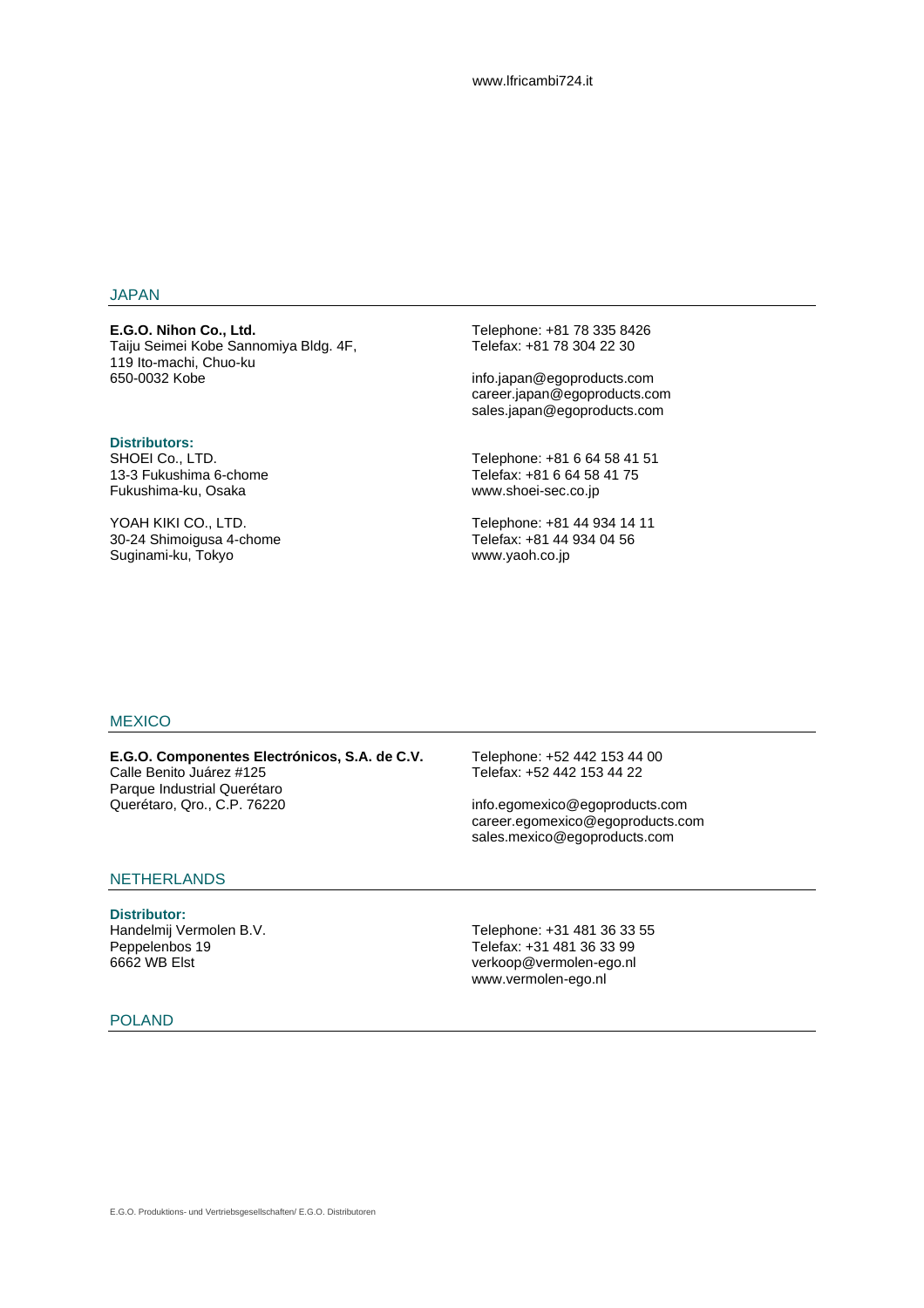**E.G.O. Polska Sp. z o.o**. ul. Manewrowa 6/10 92-517 Łódź

Telephone: +48 42 25 46 90 0 Telefax: +48 42 25 46 90 1

production.poland@egoproducts.com career.poland@egoproducts.com

**E.G.O. Central and Eastern Europe Sp. z o.o.** Ul. Marokańska 1J 03-977 Warszawa

## **Distributor:**

ATRA ul. Oliwkowa 3 04-939 Warszawa

#### **SINGAPORE**

## **Distributor:**

JELCO Private Limited Block 2036, Bukit Batok Industrial Park A Street 23, #01-314 Singapore 659541

## **SLOVENIA**

**ETA d.o.o. Cerkno** Goriska cesta 19 5282 Cerkno

#### **Distributor:**

Emvetrond.o.o. Tgr Tigrovcev 4 5220 Tolmin

Telephone: +48 22 867 21 28 info.poland@egoproducts.com

sales.poland@egoproducts.com

Telephone: +48 22 8263100 Telefax: +48 22 8276839 info@atra.neo.pl www.atra-ego.pl

Telephone: +65 65 66 23 47 Telefax: +65 65 63 46 36 Shariff@jelco.com.sg

Telephone: +386 537 55 00 0 Telefax: +386 537 55 52 1

info.slovenia@egoproducts.com

Telephone: +38 65 38 11 072 Telefax: +38 65 38 11 073 emvetron@emvetron.si www.emvetron.si

#### SOUTH KOREA

#### **E.G.O. South Korea Ltd.**

(Yeoksam-dong, Hanshin inter valley building) 1619, 1618 East Tower 322 Teheran-ro, Gangnam gu 06211 Seoul, South Korea

#### **Distributor:**

PASSEN #401, Indeogwon building, 495, Heungan-daero, Dongan-gu, Anyang-si, Gyeonggi-do, Republic of Korea

Telephone: +82 2 6206 9472

info.southkorea@egoproducts.com sales.southkorea@egoproducts.com

Telephone: +82 70 4762 4420 Telefax: +82 70 4762 4421 lucas@passen.co.kr Jongoh Oh + 82 10 2925 8201 [www.passen.co.kr](http://www.passen.co.kr/)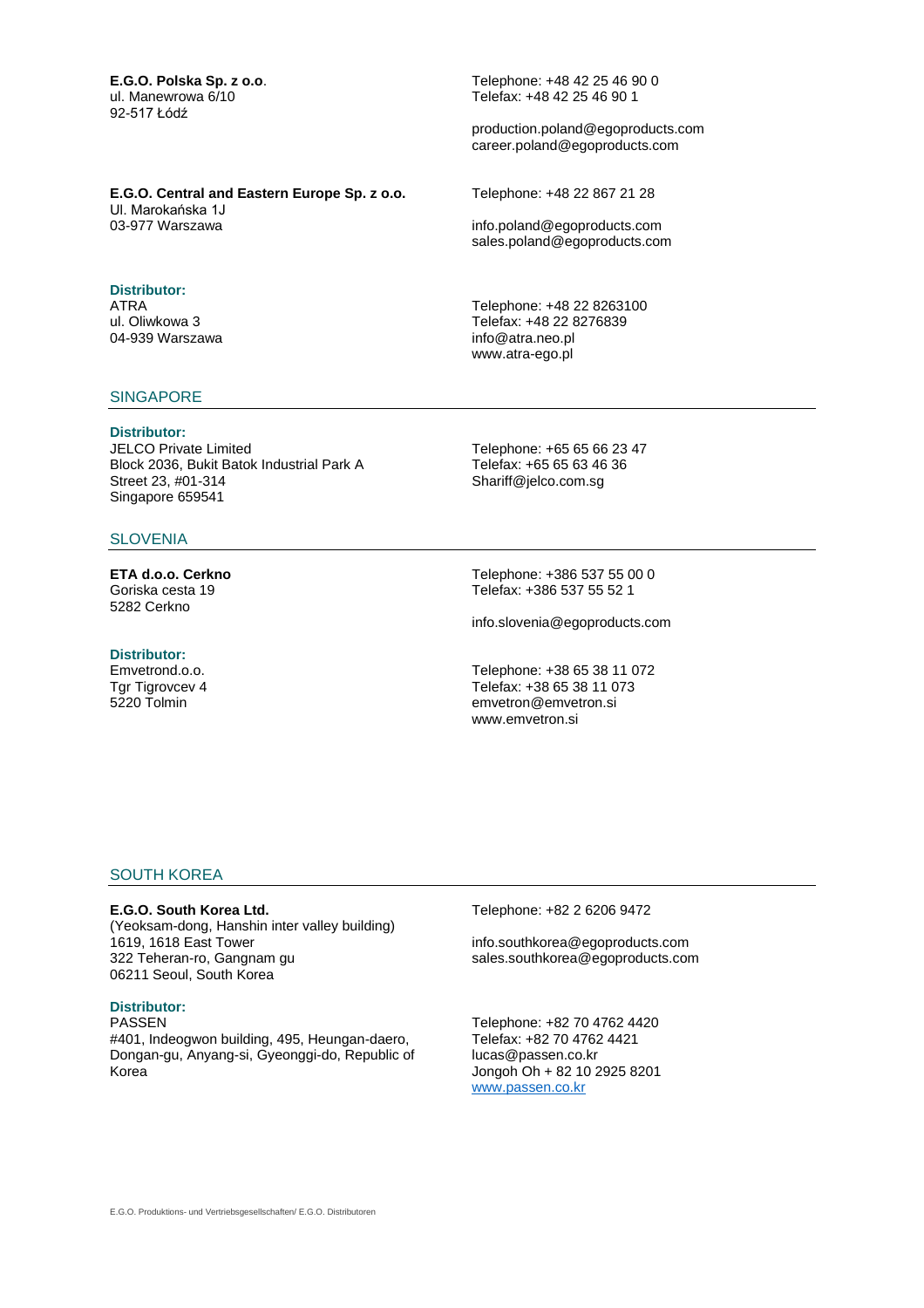## SOUTH AFRICA

#### **Distributor:**

Lategan and van Biljoens Appliance Spares cc 636 Frederika street Gezina, Pretoria Gauteng 0084

Postal adress: PO Box 23151 Gezina 0031

#### **SPAIN**

**E.G.O. Appliance Controls, S.L.U.** Calle Maresme n°1 08185 Lliçà de Vall, Barcelona

**Distributor:**

TopHandel Gruber, S.L. Aparcavisa Edificio de Oficinas – 3E Barrio El Juncal S/N 48510 Trapaga (Vizcaya)

### SWEDEN

**Distributor:** Nedis AB Skapvägen 6 55111 Joenkoeping

### **SWITZERLAND**

**E.G.O. Elektro-Geräte AG** Hinterbergstrasse 38b 6312 Steinhausen

Postal adress: Postfach 7335 6302 Zug

#### **Distributor:**

Max Bertschinger AG Allmendstrasse 7 5612 Villmergen

#### TAIWAN

**Distributor:** Tian Shyh Company Ltd. 5F, No. 159 Xin Hu 1st Road (Farglory Zurich Center) 11494 Taipei

**TURKEY** 

Telephone: +27 12 33 00 287 Telefax: +27 12 33 00 407 egosales@lvb.co.za

Telephone: +34 93 84 45 030 Telefax: +34 93 84 38 140

info.spain@egoproducts.com career.spain@egoproducts.com sales.spain@egoproducts.com

Telephone: +34 94 47 80 157 Telefax: +34 94 4189155 ggruber@tophandel.es www.tophandel.es

Telefon: +46 36 13 93 50 Telefax: +46 36 13 57 55 kundtjanst@nedis.se www.nedis.se

Telephone: +41 41 72 87 010 Telefax: +41 41 72 87 012

info.switzerland@egoproducts.com career.switzerland@egoproducts.com sales.switzerland@egoproducts.com

Telephone: +41 56 618 78 78 Telefax: +41 56 618 78 99 info@bertschinger.ch www.bertschinger.ch

Telephone: +886 2 279 126 96 Telefax: +886 2 279 39290 tianshyh@ms23.hinet.net